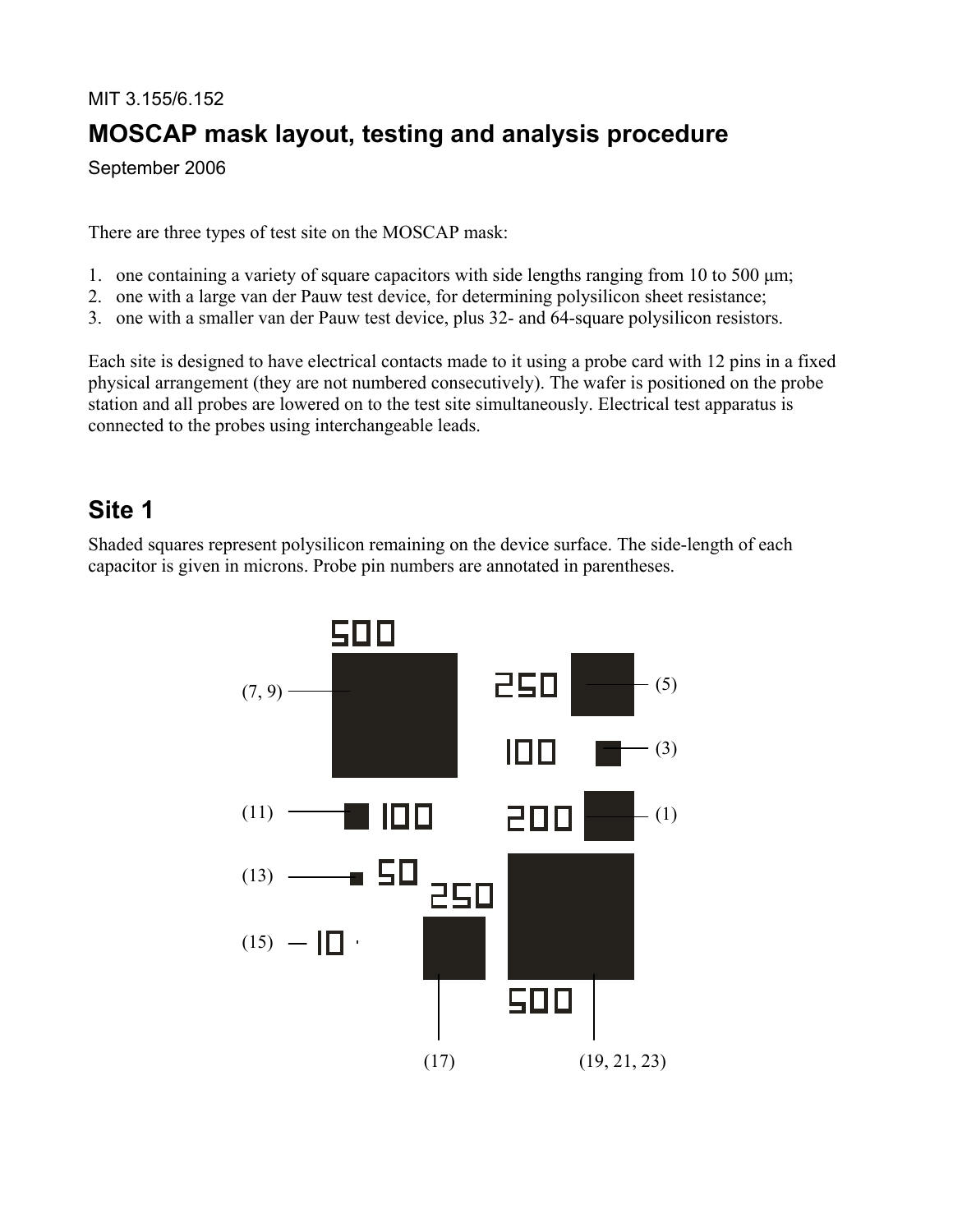### **Site 2**

Van der Pauw test site for polysilicon sheet resistance



### **Site 3**

Van der Pauw test, plus 32- and 64-square resistors



32-square resistor: nominal width, 16 μm 64-square resistor: nominal width, 8 μm

Pins 13, 15 and 17 can also be used to determine the contact resistance of the probes.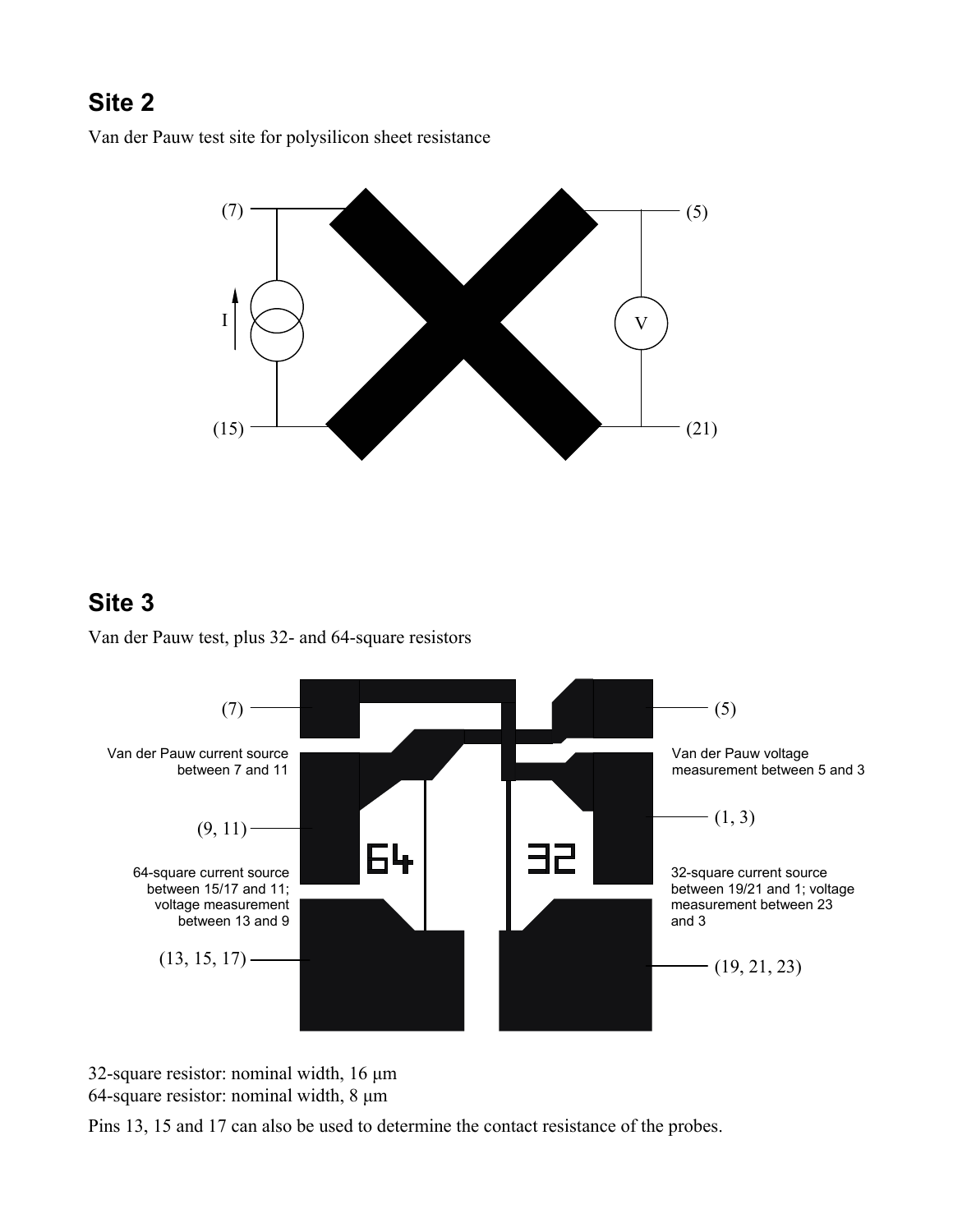## **Overall reticle**

The whole die is 20 mm on each side when it appears on the wafer, and the die is repeated in a grid across the wafer; each site within the die is about 1.5 mm on each side. The design of the reticle placed in the i-Stepper is shown below (features on the reticle are 5 times the size they will appear on the wafer). Reticle alignment marks are shown near the edges of the reticle.



The die also contains squares with abutting corners and lines with spaces down to 2 microns — for assessing the quality of exposure of photoresist:

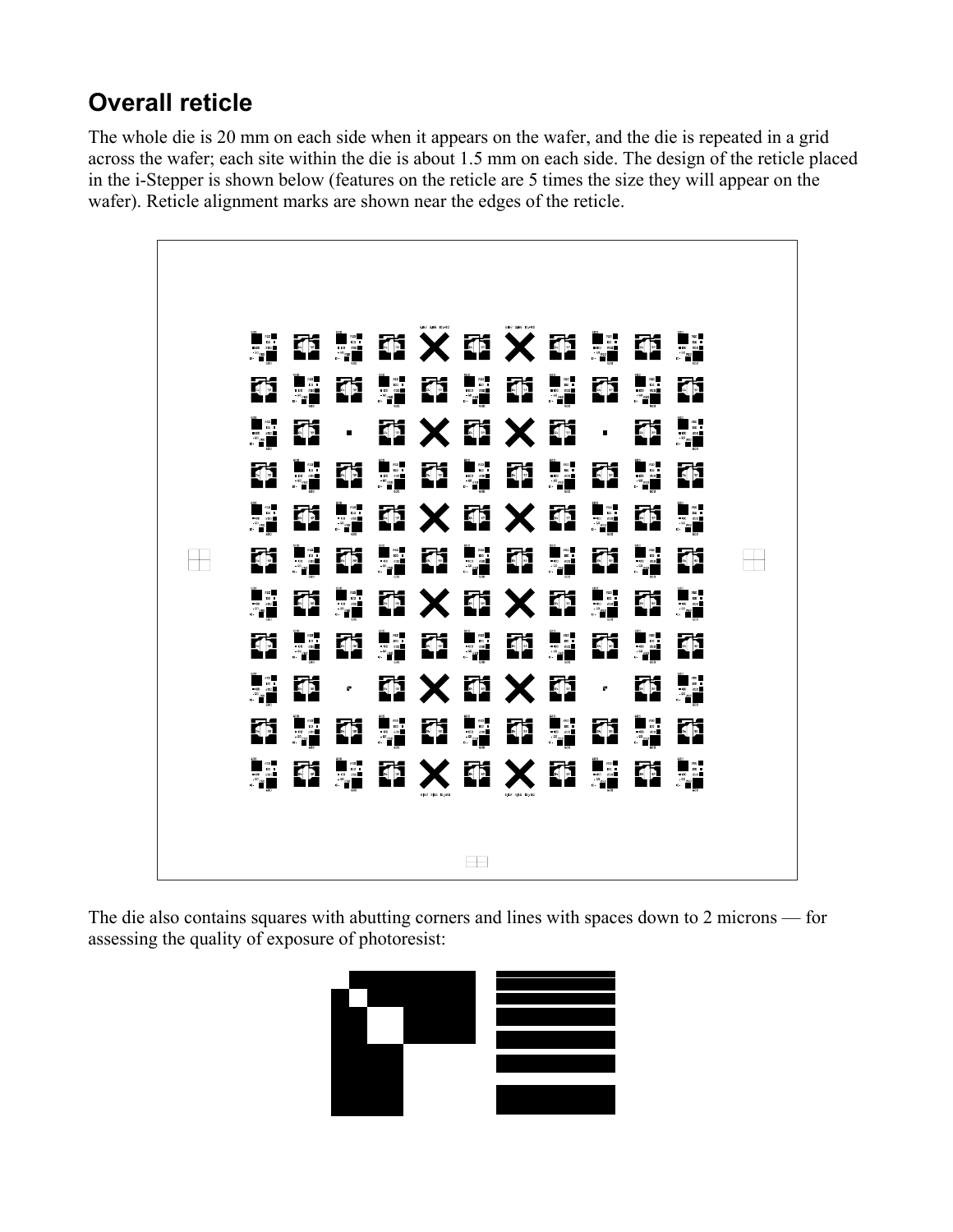## **Testing**

The tests that will be undertaken are listed in the table below. The procedure for the C–V tests is to make contact with the polysilicon capacitor plate of interest using pin 1. The back-side of the wafer, meanwhile, is grounded. A 1 MHz ac signal is then superimposed on a dc bias that is swept at  $\sim 1$  V/s between –5 V and 5V, applied across the capacitor. As the bias changes, the small-signal capacitance is repeatedly determined by the apparatus. With this particular set-up, the bias usually begins at –5 V and increases in steps of 50 mV, although there are two exceptions: tests 4 and 5.

All resistance measurements involve passing a varying, controlled current through the test device using one pair of probes (SMU1 and SMU2), and measuring the induced voltage across the resistor with a second pair of probes (VM1 and VM2). The magnitudes of the currents and the positions of the probes are given in the table.

The test rig is also equipped with a lamp and a tube positioned over the probe locations that can deliver a stream of nitrogen to the surface of the wafer.

| Test#       | <b>Type</b>                                                                   | <b>Structure</b>                                                                                        | <b>Nitrogen flow</b> | Light | <b>Notes</b>                                                                                                                                                             |
|-------------|-------------------------------------------------------------------------------|---------------------------------------------------------------------------------------------------------|----------------------|-------|--------------------------------------------------------------------------------------------------------------------------------------------------------------------------|
| 1           | $C-V$                                                                         | $(500 \mu m)^2$<br>capacitor                                                                            | off                  | off   | Control                                                                                                                                                                  |
| $\mathbf 2$ |                                                                               |                                                                                                         | on                   | off   | Test effect of nitrogen                                                                                                                                                  |
| 3           |                                                                               |                                                                                                         | off                  | on    | Test effect of illumination                                                                                                                                              |
| 4           |                                                                               |                                                                                                         | on                   | off   | Reverse direction of bias voltage<br>sweep: go from 5 to $-5$ V in $\sim$ 20 s.                                                                                          |
| $\mathbf 5$ |                                                                               |                                                                                                         | on                   | off   | Reduce voltage step to 5 mV                                                                                                                                              |
| 6           |                                                                               | $(200 \mu m)^2$<br>capacitor                                                                            | off                  | off   |                                                                                                                                                                          |
| 7           |                                                                               |                                                                                                         | on                   | off   |                                                                                                                                                                          |
| 8           |                                                                               | $(100 \mu m)^2$<br>capacitor                                                                            | off                  | off   |                                                                                                                                                                          |
| 9           |                                                                               |                                                                                                         | on                   | off   |                                                                                                                                                                          |
| 10          |                                                                               | $(50 \text{ }\mu\text{m})^2$<br>capacitor<br>$(500 \text{ }\mu\text{m})^2$ cap.<br>$(200 \mu m)^2$ cap. | off                  | off   |                                                                                                                                                                          |
| 11          |                                                                               |                                                                                                         | on                   | off   |                                                                                                                                                                          |
| 12          |                                                                               |                                                                                                         | on                   | off   | Wafer whose polysilicon has been<br>additionally sintered at ~400 °C for<br>several hours after plasma<br>processing.                                                    |
| 13          |                                                                               |                                                                                                         | on                   | off   |                                                                                                                                                                          |
| 14          | van der Pauw<br>sheet<br>resistance<br>(use a current<br>source of -10<br>mA) | Site 2                                                                                                  | off                  | off   | <b>SMU1:7</b><br><b>SMU2: 15</b><br>VM1: 21<br>VM2: 5                                                                                                                    |
| 15          | 32-square<br>resistance                                                       | Site 3                                                                                                  | off                  | off   | Intended connections:<br><b>SMU1: 7</b><br><b>SMU2: 15</b><br>VM1: 21<br>VM2: 5<br>Improved? (with pins moved*):<br><b>SMU1:21</b><br><b>SMU2: 5</b><br>VM1:23<br>VM2: 3 |
| 16          | 64-square<br>resistance                                                       | Site 3                                                                                                  | off                  | off   | Intended connections:<br><b>SMU1:7</b>                                                                                                                                   |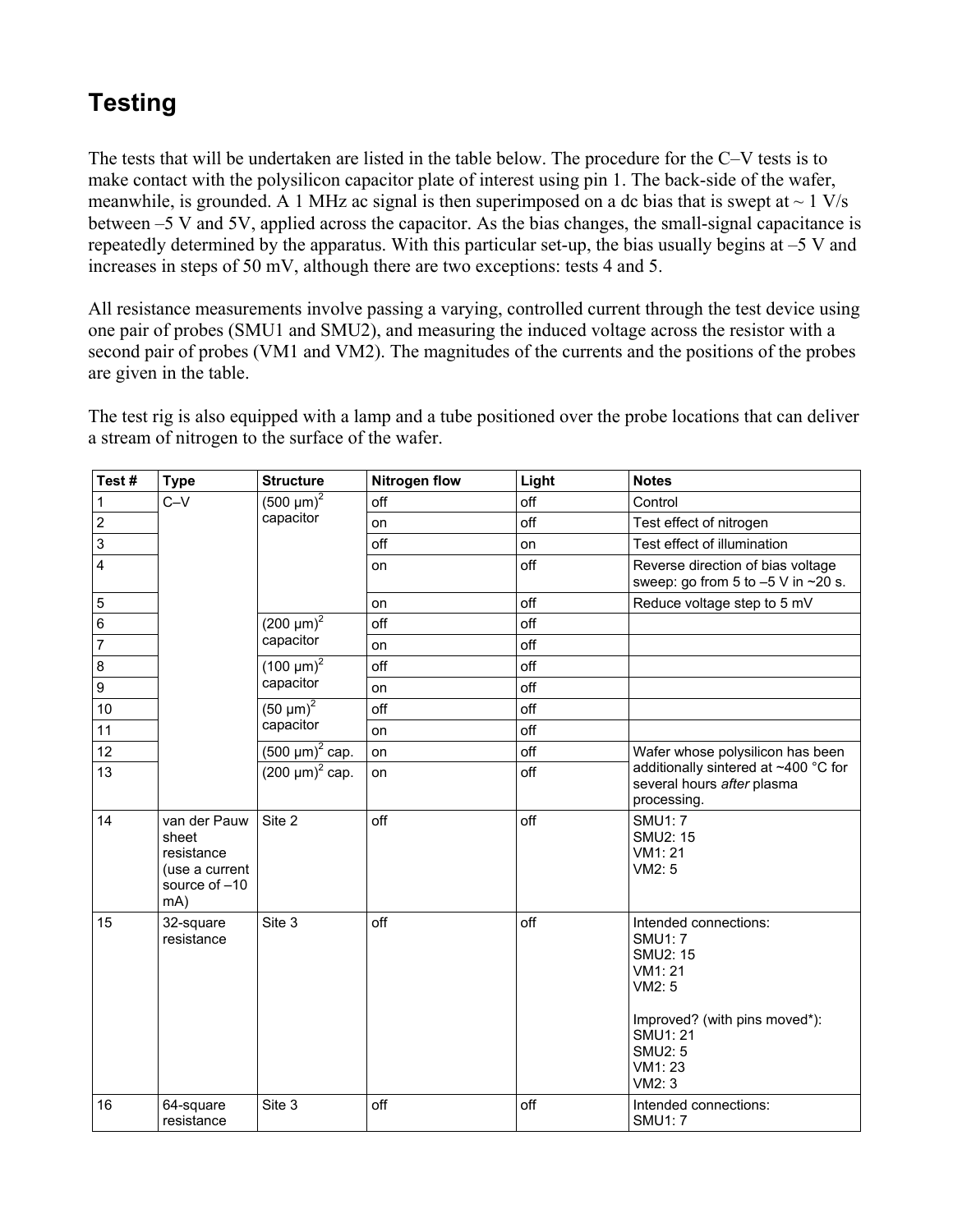|    |                       |        |     |     | SMU2: 15<br>VM1: 21<br>VM2:5                                             |
|----|-----------------------|--------|-----|-----|--------------------------------------------------------------------------|
|    |                       |        |     |     | Improved? (with pins moved*):<br>SMU1: 21<br>SMU2: 5<br>VM1: 23<br>VM2:3 |
| 17 | Contact<br>resistance | Site 3 | off | off | SMU1: 13<br>SMU2: 15<br>VM1: 17<br>VM2: 15                               |

\* To bring the voltage measurement locations closer to the ends of the resistors, this arrangement, which involves moving the pins across the test site, is proposed.

#### **Data**

C–V curves and extracted resistances from each lab session will be posted on the course website.

### **Site 3 analysis**

Site 3 includes two polysilicon resistors — 32 and 64 squares in shape — plus a van der Pauw test pattern: a cross.

#### Sheet resistance measurements

The sheet resistance of the polysilicon can be estimated, independently of any small, unintentional variations of critical dimensions, by using the van der Pauw pattern:

$$
R_{\square} = (\pi/\ln 2)(V/I)
$$

where  $R_{\Box}$  is the resistance per square, *V* is the voltage measured across two adjacent branches of the pattern, and *I* is the current passed between the other two adjacent branches. Initial tests suggest a sheet resistance of 138.9  $\Omega$ /sq, or 3.47 × 10<sup>-3</sup>  $\Omega$ -cm.

#### Critical dimension deviations

If we wish to estimate the impact of any photolithographic and etching imperfections upon the dimensions of the final polysilicon patterns, we can use the resistors.

One way to estimate variations of critical dimensions is to measure the value of one of the resistors, and divide that by the sheet resistance (obtained using the van der Pauw test), to give the magnitude of the resistance in terms of 'squares'. If the measured number of squares is greater than nominal number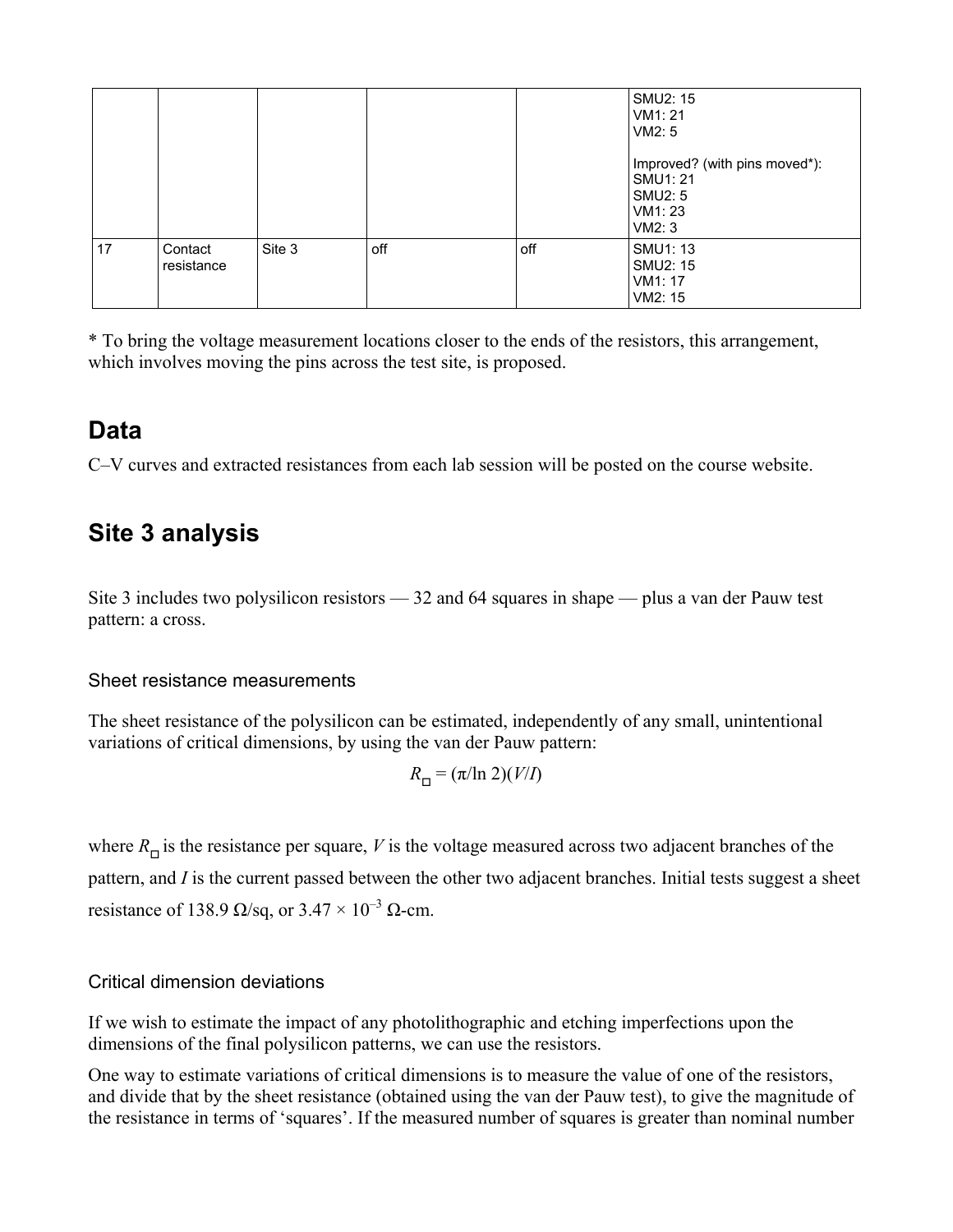of squares, we could interpret that as showing that the processing has caused polysilicon features to shrink — perhaps because of overexposure of the photoresist, or unwanted etching of the polysilicon under the edges of the photoresist.

Another possible way of estimating critical dimensions' variations is to compare the values of two resistors with different shapes. On test site 3, we performed 4-point resistance measurements on both resistors, which are nominally 64 and 32 squares in shape and yield measured values  $R_1$  and  $R_2$ respectively. If the widths of both resistors are increased from the dimensions on the mask by a constant  $\Delta W$  (and the lengths are concomitantly reduced), we can write

$$
R_1 = \frac{\rho}{t} \left( \frac{L - \Delta W}{W_1 + \Delta W} \right)
$$

and

$$
R_2 = \frac{\rho}{t} \left( \frac{L - \Delta W}{W_2 + \Delta W} \right)
$$

where ρ is polysilicon's resistivity, *t* is its thickness, *L* is the nominal length of both resistors (before variation of dimensions) and  $W_1$  and  $W_2$  are the nominal (mask) resistor widths ( $W_2 = 2W_1$ ).

Let  $\beta = R_2/R_1$ ; then  $\Delta W = (\beta W_2 - W_1)/(1 - \beta)$ .

We could thus make an estimate of ΔW independently of our estimate of sheet resistance, and compare it to that obtained using just one of the resistors in conjunction with the van der Pauw test.

Initial data from the 4-point tests suggests the nominally 64-square resistor has a resistance of 9.75 kΩ, or 70.2 squares, while the nominally 32-square resistor has a resistance of 5.34 k $\Omega$ , or 38.4 squares.

Using the first method, the 64-square resistor would indicates a  $\Delta W$  of 1.4  $\mu$ m, while that of the 32square resistor would indicate a  $\Delta W$  of 2.7 µm. But using the method involving both resistors implies a β of 1.828 and a ΔW of

 $(1.828 * 32 \text{ µm} - 16 \text{ µm})/(1 - 1.827) = -51.3 \text{ µm}$ 

which is impossible, since the nominal widths of the resistors are only 16 and 32 μm.

It seems likely that the source of the discrepancy is that the voltage probes were not close enough to the 32- or 64-square gauge lengths during testing, to that the resistance measurements include a component from the resistance of the pads. β (which ought to be >2 for a positive ΔW) is therefore